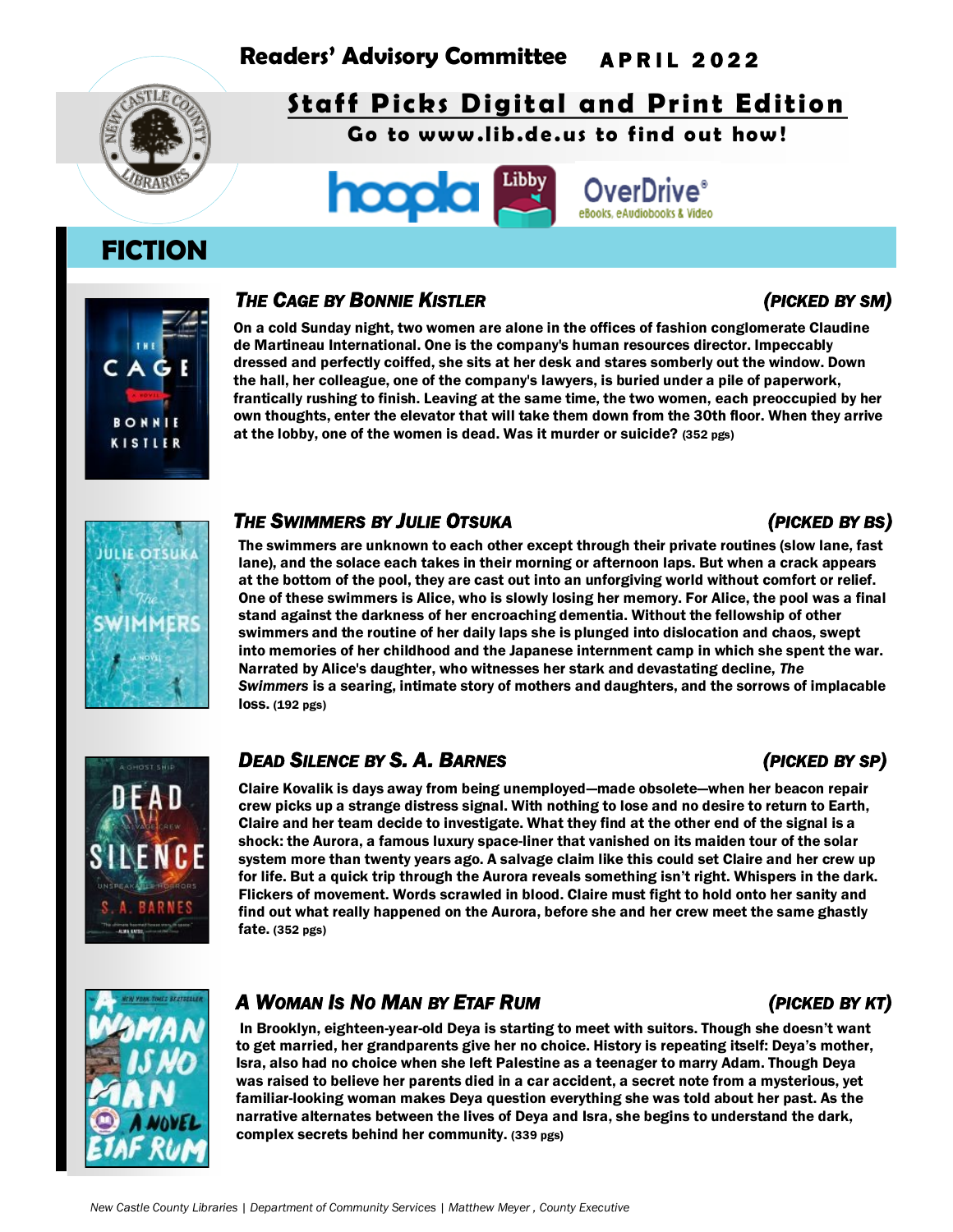# STAFF PICKS FICTION



## *THE ACCOMPLICE BY LISA LUTZ (PICKED BY SM)*

Owen Mann is charming, privileged, and chronically dissatisfied. Luna Grey is secretive, cautious, and pragmatic. Despite their differences, they begin forming a bond the moment they meet in college. Their names soon become indivisible-Owen and Luna, Luna and Owen-and stay that way even after an unexplained death rocks their social circle. Years later, they're still best friends when Luna finds Owen's wife brutally murdered. The police investigation sheds some light on long-hidden secrets, but it can't penetrate the wall of mystery that surrounds Owen. To get to the heart of what happened and why, Luna has to dig up the one secret she's spent her whole life burying. (368 pgs)

### THE DEPARTMENT OF RARE BOOKS AND SPECIAL COLLECTIONS BY EVA JURCZYK (PICKED BY SLS)

Liesl Weiss has been (mostly) happy working in the rare books department of a large university, managing details and working behind the scenes to make the head of the department look good. But when her boss has a stroke and she's left to run things, she discovers that the library's most prized manuscript is missing. Liesl tries to sound the alarm and inform the police about the missing priceless book but is told repeatedly to keep quiet to keep the doors open and the donors happy. But then a librarian goes missing as well. Liesl must investigate both disappearances, unspooling her colleagues' pasts like the threads of a rare book binding as it becomes clear that someone in the department must be responsible for the theft. What Liesl discovers about the manuscripts she has worked among for so long—and about the people who preserve and revere them—shakes the very foundation on which she has built her life. (336 gs)

## *OLGA DIES DREAMING BY XOCHITL GONZALEZ (PICKED BY SLS)*

It's 2017, and Olga and her brother, Prieto Acevedo, are bold-faced names in their hometown of New York. Prieto is a popular congressman representing their gentrifying Latinx neighborhood in Brooklyn while Olga is the tony wedding planner for Manhattan's powerbrokers. Despite their alluring public lives, behind closed doors things are far less rosy. Sure, Olga can orchestrate the love stories of the 1%, but she can't seem to find her own...until she meets Matteo, who forces her to confront the effects of long-held family secrets... Twenty-seven years ago, their mother, Blanca, abandoned her children to advance a militant political cause, leaving them to be raised by their grandmother. Now, with the winds of hurricane season, Blanca has come back into their lives. Set in New York City in the months surrounding the most devastating hurricane in Puerto Rico's history, *Olga Dies Dreaming* is a story that examines political corruption, familial strife and the very notion of the American dream--all while asking what it really means to weather a storm. (384 pgs)

## *A RIVER ENCHANTED BY REBECCA ROSS (PICKED BY MG)*

Jack Tamerlaine hasn't stepped foot on Cadence in ten years, content to study music at the mainland university. But when young girls start disappearing from the isle, Jack is summoned home to help find them. Enchantments run deep on Cadence: gossip is carried by the wind, plaid shawls can be as strong as armor, and the smallest cut of a knife can instill fathomless fear. The capricious spirits that rule the isle find mirth in the lives of the humans who call the land home. Adaira, heiress of the east and Jack's childhood enemy, knows the spirits only answer to a bard's music, and she hopes Jack can draw them forth by song, enticing them to return the missing girls. As Jack and Adaira reluctantly work together, they find they make better allies than rivals as their partnership turns into something more. But with each passing song, it becomes apparent the trouble with the spirits is far more sinister than they first expected, and an older, darker secret about Cadence lurks beneath the surface, threatening to undo them all. (480 pgs)

## *LISTENING STILL BY ANNE GRIFFIN (PICKED BY BS)*

Jeanie Masterson has a gift: she can hear the last words of the dead. Passed down from generation to generation, this gift means she is able to make wrongs right, to give voice to unspoken love and dying regrets. She and her father have worked happily alongside each other for years, but now he's unexpectedly announced that he wants to retire early and leave the business to her and her life is called into question. Does she really want to be married to the embalmer, or does she want to be with her childhood sweetheart, off in London? Does she want to have children, and pass this gift on to them? And does she want to be stuck in this small town, or is there more of the world she wants to see? Tied to her home by this unusual talent, she begins to question: what if what she's always thought of as a gift is a curse? (352 pgs)





**A RIVER ENCHANTED** 

**REBECCA ROSS** 





SPECIA COLLECTIONS a novel Eva Jurczyk

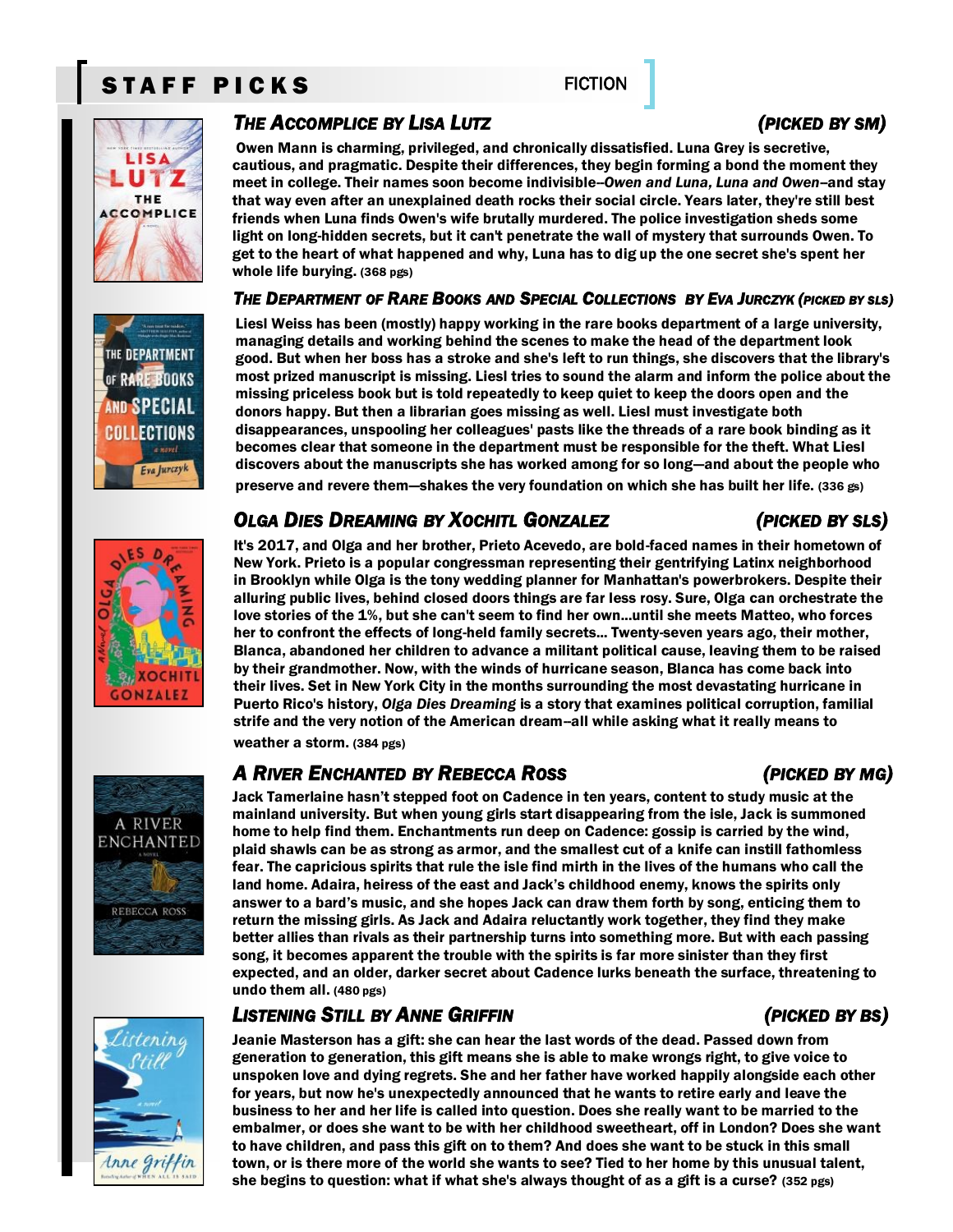# **S T A F F P I C K S**

**A P R I L 2 0 2 2** 

# **NON-FICTION**

## *THE BEAUTY OF DUSK BY FRANK BRUNI (PICKED BY SLS)*

One morning in late 2017, New York Times columnist Frank Bruni woke up with strangely blurred vision. Overnight, a rare stroke had cut off blood to one of his optic nerves, rendering him functionally blind in that eye—forever. He soon learned from doctors that the same disorder could ravage his left eye, too. In *The Beauty of Dusk*, Bruni hauntingly recounts his adjustment to this daunting reality, a medical and spiritual odyssey that involved not only reappraising his own priorities but also reaching out to, and gathering wisdom from, longtime friends and new acquaintances who had navigated their own traumas and afflictions. The result is a poignant, probing, and uplifting examination of the limits that all of us inevitably encounter, the lenses through which we choose to evaluate them and the tools we have for perseverance. Bruni's world blurred in one sense, but sharpened in another. Confronting unexpected hardship, he felt more blessed than ever before. There was vision lost. There was also vision found. (320 pgs)

## *SEVEN GAMES BY OLIVER ROEDER (PICKED BY SLH)*

Checkers, backgammon, chess, and Go. Poker, Scrabble, and bridge. These seven games, ancient and modern, fascinate millions of people worldwide. In *Seven Games*, Oliver Roeder charts their origins and historical importance, the delightful arcana of their rules, and the ways their design makes them pleasurable. Beyond the cultural and personal stories, Roeder explores why games, seemingly trivial pastimes, speak so deeply to the human soul. He introduces an early philosopher of games, the aptly named Bernard Suits, and visits an Oxford cosmologist who has perfected a computer that can effectively play bridge, a game as complicated as human language itself. Throughout, Roeder tells the compelling story of how humans, pursuing scientific glory and competitive advantage, have invented AI programs better than any human player, and what that means for the games—and for us. (320 pgs)

# *TELL ME EVERYTHING BY ERIKA KROUSE (PICKED BY BS)*

Erika Krouse has one of those faces. "I don't know why I'm telling you this," people say, spilling confessions. In fall 2002, Krouse accepts a new contract job investigating lawsuits as a private investigator. The role seems perfect for her, but she quickly realizes she has no idea what she's doing. Then a lawyer named Grayson assigns her to investigate a sexual assault, a college student who was attacked by football players and recruits at a party a year earlier. Krouse knows she should turn the assignment down; her own history with sexual violence makes it all too personal. But she takes the job anyway, inspired by Grayson's conviction that he could help change things forever--and maybe she could, too. Over the next five years, Krouse learns everything she can about P. I. technique, tracking down witnesses and investigating a culture of sexual assault and harassment ingrained in the university's football program. But as the investigation grows into a national scandal and a historic civil rights case, she finds herself increasingly consumed. When the case and her life both implode at the same time, she must figure out how to help win the case without losing herself. (288 pgs)

## *INDEX, A HISTORY OF THE BY DENNIS DUNCAN (PICKED BY SLH & SLS)*

Charting its curious path from the monasteries and universities of thirteenth-century Europe to Silicon Valley in the twenty-first, Dennis Duncan reveals how the index has saved heretics from the stake, kept politicians from high office, and made us all into the readers we are today. We follow it through German print shops and Enlightenment coffee houses, novelists' living rooms and university laboratories, encountering emperors and popes, philosophers and prime ministers, poets, librarians, and—of course—indexers along the way. Duncan reveals the vast role of the index in our evolving literary and intellectual culture, and he shows that in the Age

of Search we are all *index-rakers* at heart. (352 pgs)